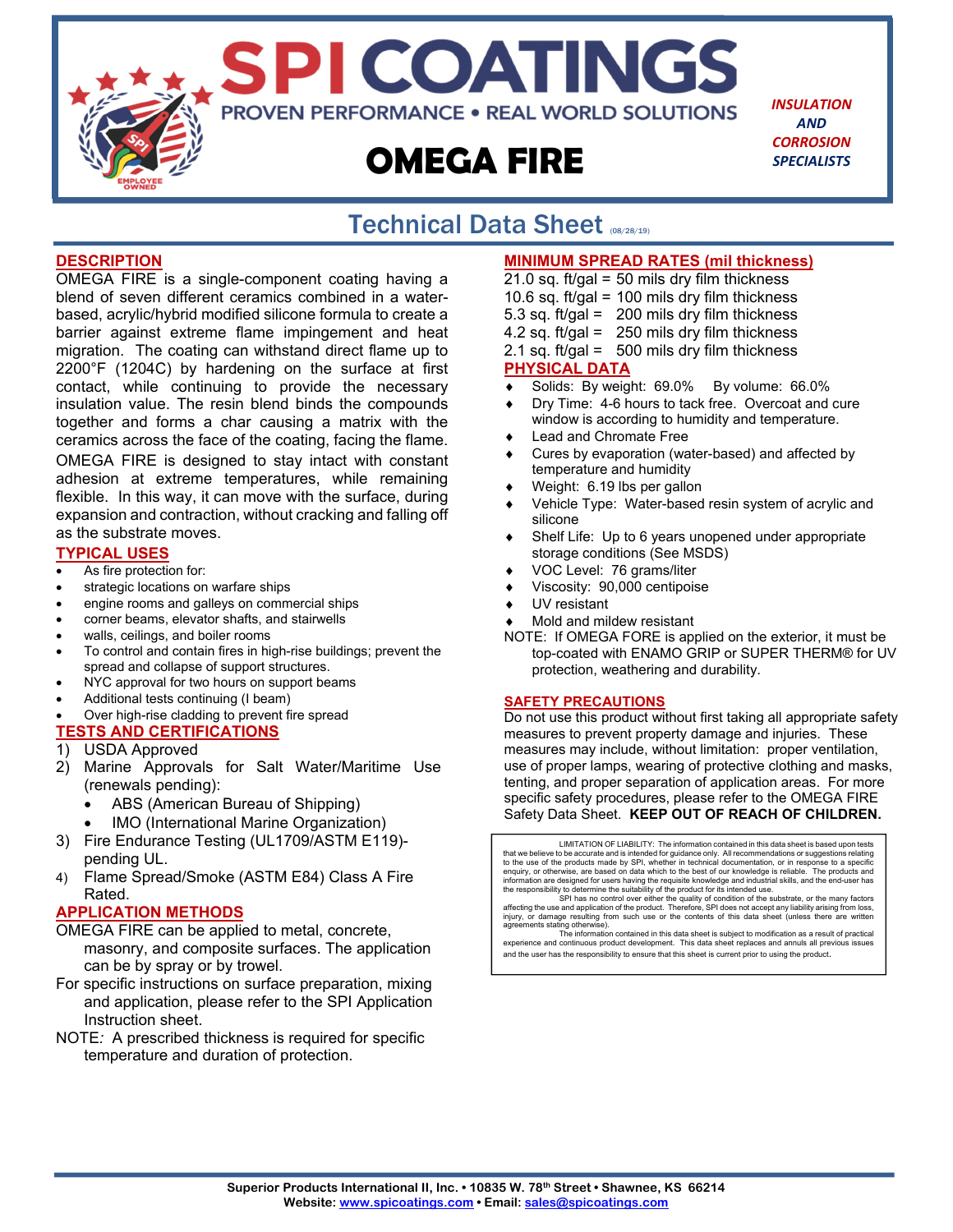

*INSULATION AND CORROSION SPECIALISTS*

## Application Instructions (12/3/16)

*OMEGA FIRE is a single-component coating having a blend of seven different ceramics combined in a water-based formula to create a barrier against extreme flame impingement and heat migration. The coating can withstand direct flame up to 2200°F (1204C) by hardening on the surface at first contact, while continuing to provide the necessary insulation value. The resin blend binds the compounds together and forms a char causing a matrix with the ceramics across the face of the coating, facing the flame.* 

*OMEGA FIRE is designed to stay intact with constant adhesion at extreme temperatures. It is applied over HPC® Coating to create a system to use over structural steel.* 

#### **SURFACE PREPARATION**

**New construction (metal, concrete, masonry and composite):** 

- 1) Power wash surface (3,500 psi) to remove dirt, oil tar, grease and film.
- 2) Surface must be completely dry.<br>3) Apply coating directly over subst
- Apply coating directly over substrate.

#### **Previously coated (metal, concrete, masonry and composite):**

1) Power wash surface (3,500 psi) to remove loose or flaking paint, rust and salts, and to clean the surface of dirt, oil, tar grease and film. Remove 'pack rust' (see below).

2) Surface must be completely dry.

3) Apply coating directly over substrate. If existing coating surface is glossed, it must be sanded and roughed before application, no gloss.

- *NOTE 1:* If pack rust, scale or bright glossy surfaces exist, they must be removed by grit blast, power tool or needle gun. Once removed, begin with Step 1 (power wash).
- *NOTE 2:* Salt contamination on a surface can come as a result of salt water, fertilizers, and car exhaust. Use Chlor\*Rid or equivalent to decontaminate surface if salts are present. Acceptable levels: Nitrates: 5-10 mcg/cm², Sulfates: 5-10 mcg/cm², Chlorides: 3-5 mcg/cm².
- *NOTE 3:* OMEGA FIRE can be applied to existing coatings as long as that coating is solidly bonded to the substrate. If any surface shows gloss, it must first be sanded to a dull finish, for best adhesion.

#### **MIXING**

- 1) Stir mechanically for seven minutes to loosen up the coating.
- 2) Apply as needed. Replace lid if not all content is used. **APPLICATION**

OMEGA FIRE can be applied by sprayer or trowel.

- 1) For application by airless, use a Graco TexSpray 2000, with the large tip that comes with the machine.
- Apply multiple coats and build up for optimal results.
- 3) Never apply this coating when there is a threat of rain on the day of application.
- 4) Hopper Gun is good for small jobs.
- *NOTE 1:* **If OMEGA FI**RE is applied on the exterior, it must be top-coated with ENAMO GRIP or SUPER THERM® for UV protection, weathering, and durability.
- *NOTE 2:* REMOVE ALL FILTERS, IF ANY, FROM GUN AND MACHINE to avoid trapping ceramics.

#### **MINIMUM SPREAD RATES (mil thickness)**

2-hour protection = 670 mils wet/500 mils dry Apply in three (3) coats.

#### **CURE TIME**

- 1) Four hours to touch.
- 2) Recoat window is twelve hours at 70°F. or longer.
- 3) Fully cures in twenty-one days.

#### **TEMPERATURE**

- 1) Apply between 50°F. and 150°F.
- 2) Store between 40°F. and 100°F.

#### **CLEAN-UP EQUIPMENT**

- 1) After completion, spray system should be cleaned with soap and water.
- 2) After completion, trowels can be cleaned with soap and water, stored and reused.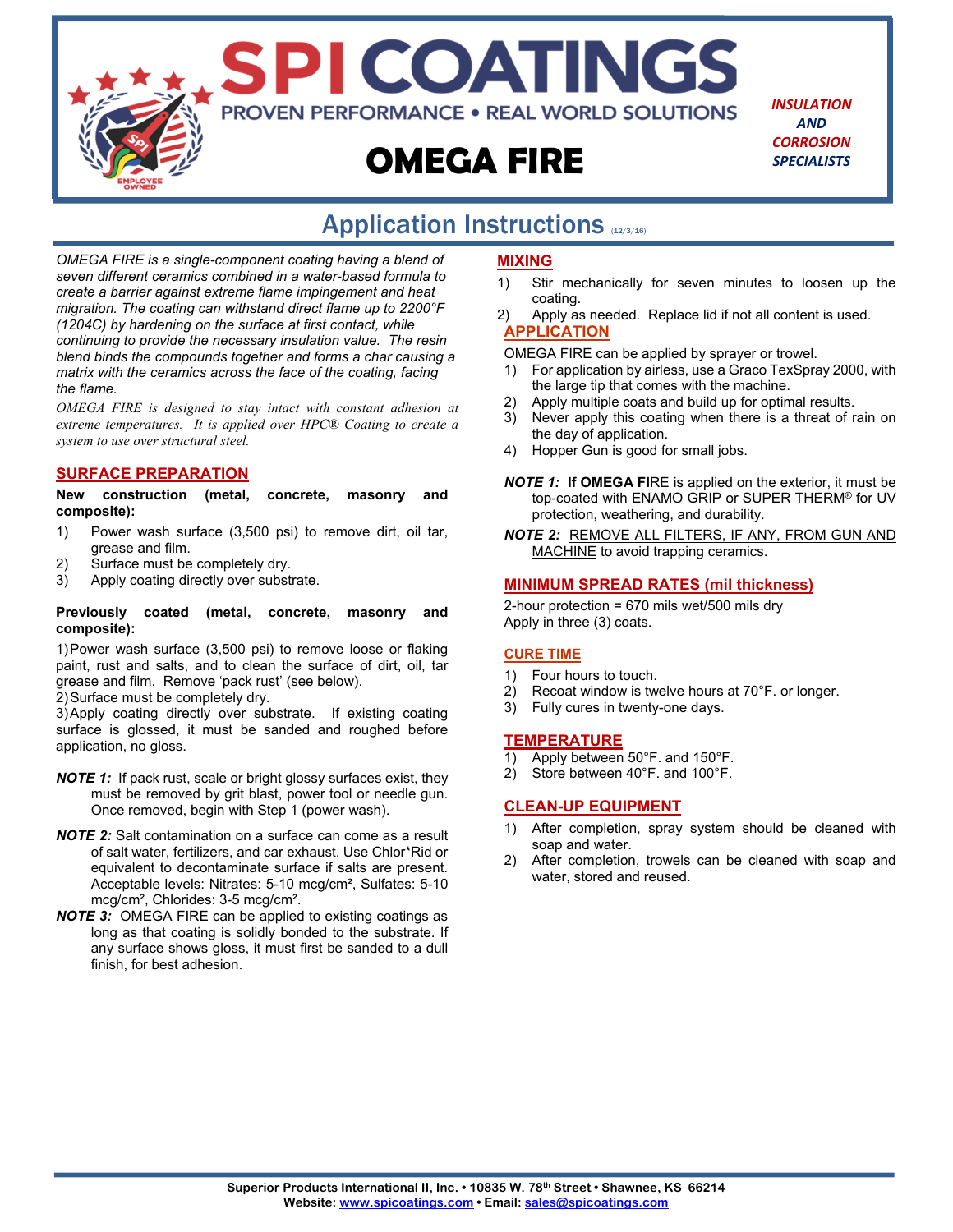## **SAFETY DATA SHEET** (E/WB/10/02)

**SECTION I - IDENTIFICATION OF THE PRODUCT AND THE COMPANY**:

PRODUCT NAME: OMEGA FIRE

GHS PRODUCT IDENTIFIER: Global Harmonized System #3209.10.000

RECOMMENDED USE: Fire Barrier Coating

MANUFACTURER: Superior Products International II, Inc.

ADDRESS: 10835 W. 78th St., Shawnee, KS 66214 USA

EMERGENCY TELEPHONE NUMBER: **800/424-9300; 202/483-7616 SECTION II - HAZARD IDENTIFICATION**:

This product is water-based and not classified as dangerous for supply or conveyance. The ingredients are water-reduceable and fall well within the acceptable safety limits. This product has been analyzed for use in and around food manufacturing and found to be safe for use on non-contact surfaces. No toxics or toxic off-gassing is present.

## **SECTION III - COMPOSITION & INFORMATION ON INGREDIENTS**:

| <u>Haz. ingredients</u>                 | $\%$  |                | CAS/PIN LD-50 (species/route)         | LC50 (species) |
|-----------------------------------------|-------|----------------|---------------------------------------|----------------|
| texanol                                 |       |                | 0.5- 25265-77-4 3200mg/kg (oral, rat) | <b>NAV</b>     |
|                                         | 1.5   |                |                                       |                |
| mica                                    | 3     | 12001-26-2 NAV |                                       | <b>NAV</b>     |
| acrylic polymers                        | $5 -$ | 9003-01-4 NAV  |                                       | <b>NAV</b>     |
| melamine                                | 11    | 15541-60-3 NAV |                                       | <b>NAV</b>     |
| xylene                                  | 2     | 1330-20-7 NAV  |                                       | <b>NAV</b>     |
| <b>SECTION IV - FIRST AID MEASURES:</b> |       |                |                                       |                |

**EYES**: Flush with water for at least 15 minutes; consult physician if irritation continues.

**INGESTION:** Do not induce vomiting. Drink 1-2 glasses milk/water. Seek medical attention according to amount of product ingested.

**SKIN:** Wash with mild soap and water.

**INHALATION**: Remove to fresh air.

## **SECTION V - FIREFIGHTING MEASURES**:

**CONDITIONS OF FLAMMABILITY**: Not flammable, water-based product **HAZARDOUS COMBUSTION PRODUCTS**: Carbon monoxide, methacrylate and other noxious gases

**AUTOIGNITION TEMP.**: NAP **MINIMUM IGNITION ENERGY**: NAV **FLAMMABLE LIMITS**: (Lower) NAP% (Upper) NAP% **FIRE POINT**: NAV **FLASH POINT & METHOD**: NAP **SENSITIVITY TO MECHANICAL IMPACT**? No **SENSITIVITY TO STATIC DISCHARGE**? No

**SPECIAL PROCEDURES**: Firefighters should wear full-body protection & SCBA **MEANS OF EXTINCTION**: Water, water fog, dry chemical, foam or C02

### **SECTION VI - ACCIDENTAL RELEASE MEASURES**:

Use kitty litter, sand or other absorbant to control spread and absorb liquid. **SECTION VII - HANDLING AND STORAGE**:

### **STORAGE REQUIREMENTS:** Keep from freezing. Store below 50C. degrees. Keep container closed tightly to prevent drying out.

## **HANDLING PROCEDURES/EQUIPMENT**:

Treat as paint product. Use ventilation and protective equipment to suit conditions of use. Use soap and water for clean-up.

 $NAP = Not Applicable$   $NAV = Not Available$